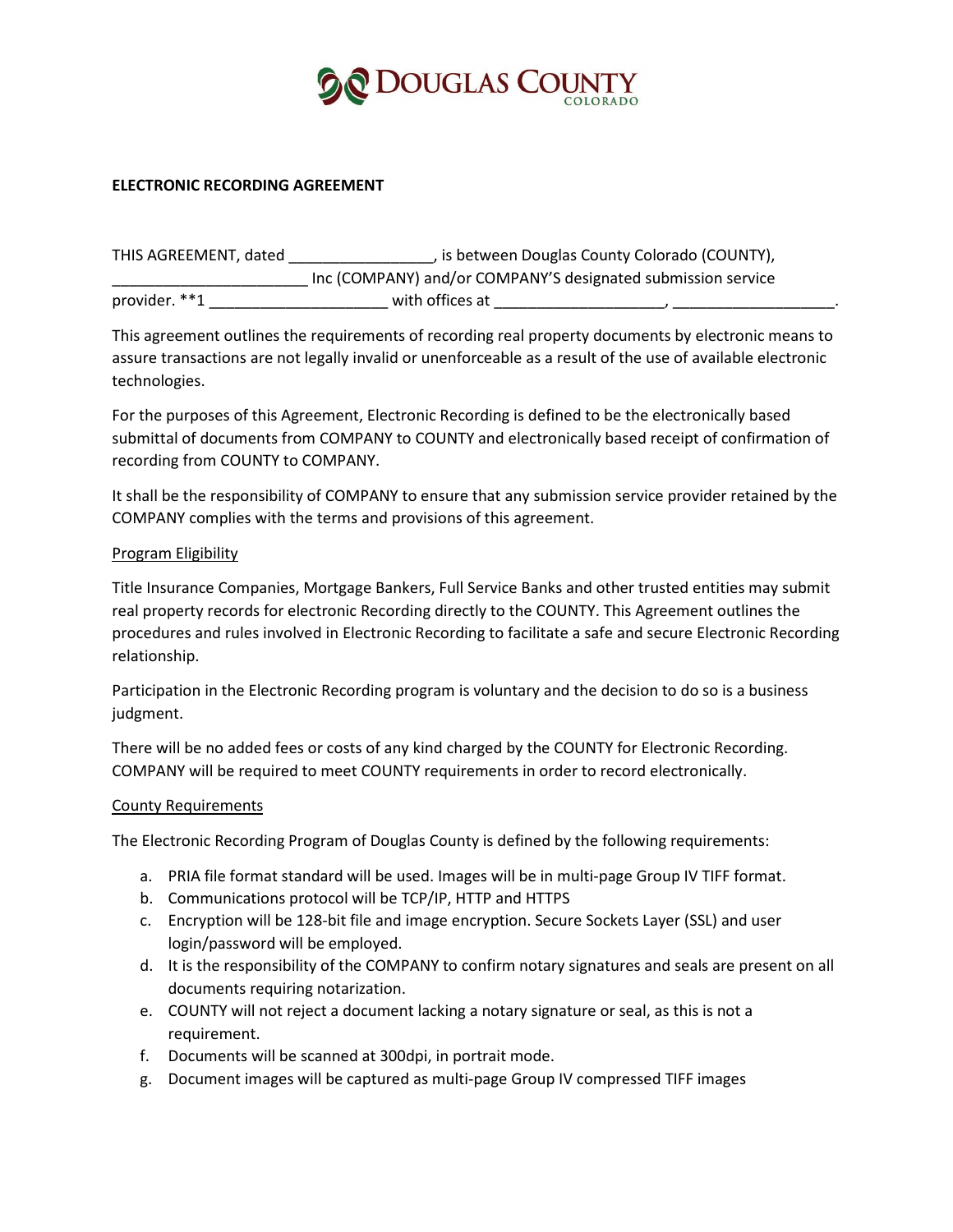

- h. Scanned documents will be legible. Legible in this instance means a clear, readable image including signatures and notary seals – and in which all portions of each page are captured.
- i. Submitters will be responsible for the clarity and brightness of the image.
- j. Document font size must meet minimum PRIA standards.
- k. Margins will consist of a minimum of a 1" top margin and 1/2" side and bottom margins. NO DOCUMENTS WILL BE ACCEPTED THAT FAIL TO MEET THIS STANDARD. Colorado Revised Statutes 30-10-406 (3) (a).
- l. All document types sized 8 ½" by 14" or smaller will generally be accepted, at the COUNTY's sole discretion to reject a document for any legally permitted reason, with the following specific exceptions that will never be accepted for Electronic Recording:
	- 1. Spurious Liens as described by Colorado Revised Statute 38-35-201(4)
	- 2. Oversized documents (larger than  $8x \frac{1}{2}$ " and  $14$ ")
	- 3. Documents requiring additional acknowledgements or certifications
	- 4. Death Certificates must be an original or certified copy from the original issuing agency.
- m. All documents submitted will require the following index fields:
	- 1. Document type and/or Document type/code
	- 2. Number of Pages
	- 3. Documentary Fee
- n. The following fields are recommended:
	- 1. Grantor(s)
	- 2. Grantee(s) Related (original document number, in the case of releases, assignment, amendments)
	- 3. Property address (only if listed on documents)
	- 4. Legal Description Fields
	- 5. Subdivision Name (if applicable)
	- 6. Section
	- 7. Township
	- 8. Range
	- 9. Parcel Number (if known)
	- 10. Parsed Property Address information
- o. Grantee's Legal Mailing Address, which includes Street or Post Office Box, City, State and ZIP code, MUST be clearly identified on any transfer deed as per C.R.S. 38-35-109(2).
- p. TD1000's will be scanned immediately following the Warranty Deed or Transfer Deed they are associated with. ALL Transfer Deeds will be accompanied by a TD1000.
- q. Business names should be indexed as they appear on the document, excluding punctuation with the exception of the "&" and .com
- r. All words in a business name should be spelled out as far as possible. No abbreviations should be made.
- s. Documents electronically recorded will be returned to the COMPANY in electronic format after acceptance. Confirmation of recordation will include the document image and COUNTY indexing data. COUNTY reserves the right to make changes to the index at a later date.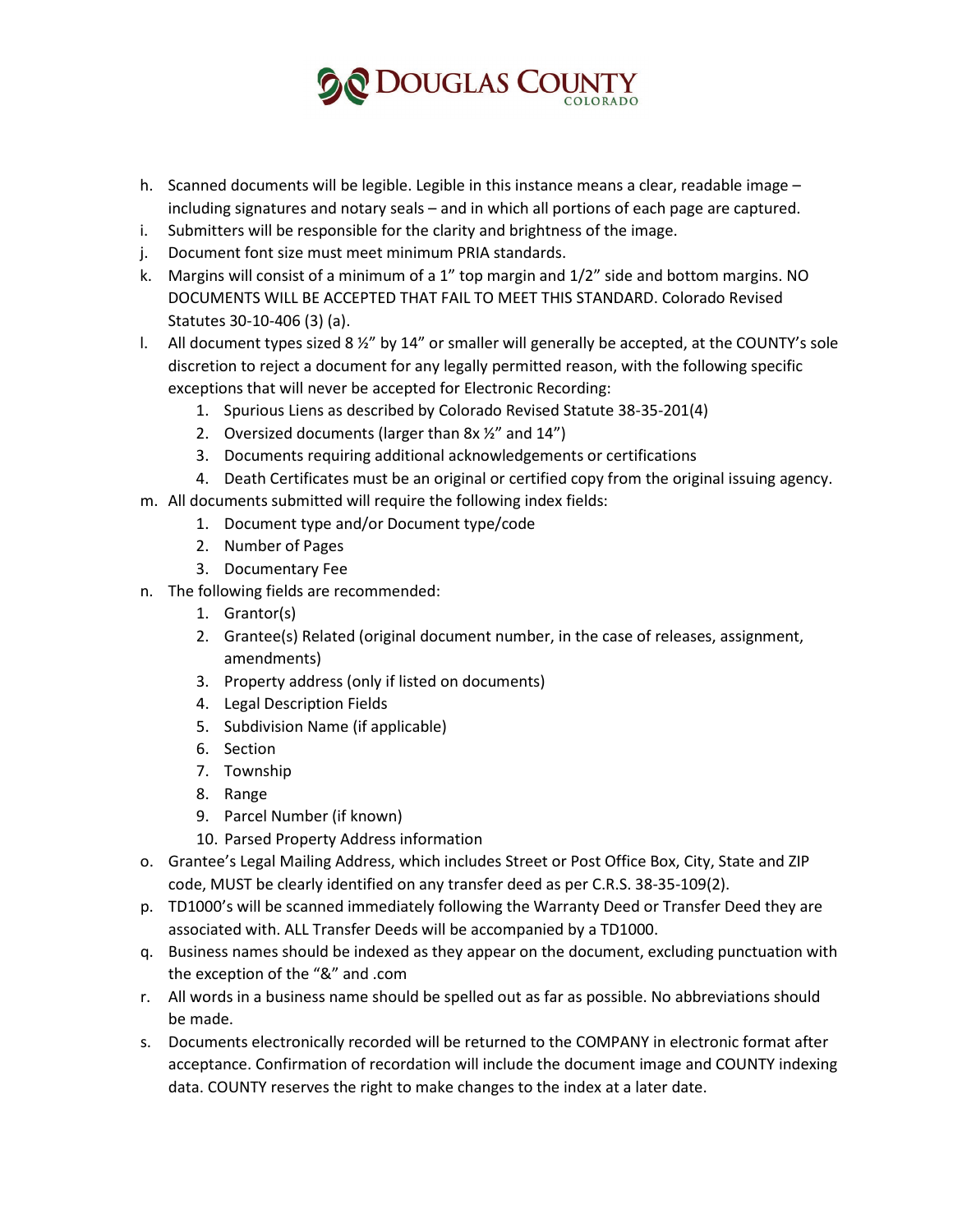## **ODOUGLAS COUNTY**

- t. Rejected documents will be returned to the COMPANY in electronic format with the reason(s) for rejection.
- u. Minimum escrow balance of \$100 must be submitted before beginning submission unless COMPANY is using ACH to pay for the cost of electronically recording documents. If paying by ACH, COUNTY must receive payment within 48 hours of the documents being recorded. COMPANY will be responsible for maintaining an adequate balance in their escrow account to enable eRecording. If account balance is inadequate, documents will not be recorded and further Electronic Recording by COMPANY may be immediately prohibited at the discretion of the COUNTY.
- v. COUNTY is responsible for maintaining and reconciling their receipts. Any discrepancy in fees discovered by COUNTY after document acceptance will be corrected by COUNTY within five business days and COMPANY will be provided with notification of the error.

#### COUNTY Responsibilities

COUNTY shall process electronically submitted document during normal business hours on normal business days as defined in Colorado Revised Statute 30-10-409.

COUNTY will attempt to notify COMPANY of any disruption in service.

COUNTY shall attempt to protect the integrity of the recordation process through ongoing monitoring of documents received and recorded.

COUNTY shall test and maintain Electronic Recording software and hardware required to operate the Electronic Recording capability. COUNTY, however, shall be held harmless and not liable for any damages resulting from software or equipment failure.

COUNTY shall apply the same level of diligence in handling documents submitted electronically as those submitted through the manual recording process.

#### COMPANY Responsibilities

COMPANY shall work to ensure all security measures and credentials implemented are protected. COMPANY assumes all responsibility for documents submitted through unique credentials provided to COMPANY for the purposes of engaging in Electronic Recording.

COMPANY shall be diligent in ensuring documents submitted for Electronic Recording have been checked before submission, for errors, omissions, scanning defects, illegible areas and other deformities that would impact the validity of the document.

COMPANY shall not attempt to hack, reverse engineer, inspect, copy, or use for any other purpose, any hardware, software, or digital data belonging to COUNTY.

COMPANY acknowledges Electronic Recording permits them to prepare, sign and/or transmit in electronic formats, documents and business records and the document or records shall be considered the "original" record of the transaction with the same intended legal effect as paper documents and, in the case such documents bear a digital or electronic signature, paper documents bearing handwritten signatures.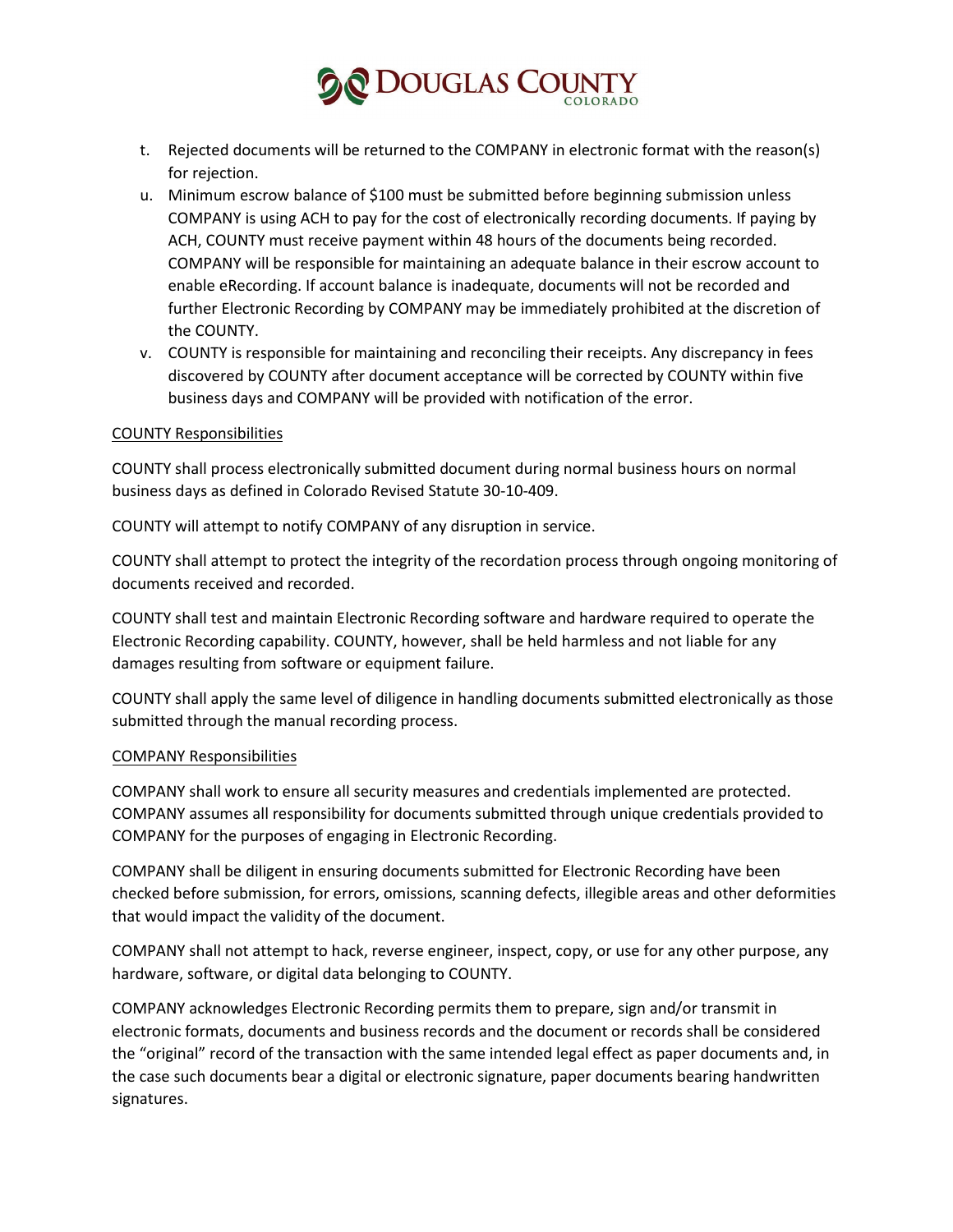# C DOUGLAS COUN

By use of digital certificates to seal electronic files containing images of original paper documents or documents bearing manual signatures, COMPANY shall recognize such sealed images for all purposes as fully as the original paper documents and shall be responsible for any failure to comply with quality control procedures for assuring the accuracy and completeness of the electronic files.

The COMPANY and or its' employees attest to the accuracy and completeness of the electronic records and acknowledge responsibility for the content of the documents submitted through the Electronic Recording Program. Should a dispute or legal action arise concerning an electronic transaction, the COMPANY will defend, indemnify, and hold harmless the COUNTY for any damages, costs or other expenses incurred for any reason related to COMPANY's actions or inaction.

COMPANY is responsible for coordinating all technical problems and issues.

COMPANY is responsible for designing, implementing, maintaining and upgrading their eRecording interface. Said interface will speak directly to the ELECTRONIC RECORDING PROVIDER'S back end recording system.

### General Understanding

COUNTY will not incur any liability for the information electronically transmitted by the COMPANY to COUNTY through an ELECTRONIC RECORDING BROKER.

COUNTY will not incur any liability for any breach of security, fraud or deceit as a result of Electronic Recording.

Neither the COUNTY nor COMPANY shall be liable to the other for any special, incidental, exemplary or consequential damages arising from or as a result of any delay, omission or error in the Electronic Recording transmission or receipt.

The COUNTY and COMPANY will attempt in good faith to resolve any controversy or claim arising out of or relating to Electronic Recording through either negotiation or mediating prior to initiating litigation.

Any party may terminate this Agreement for any reason by providing 30 days written notice of termination.

The COUNTY and COMPANY acknowledge the electronic recording process is an emerging technology and the State and National standards will continue to evolve.

No Third Party Beneficiaries: The enforcement of the terms and conditions of this Agreement and all rights of action relating to such enforcement, shall be strictly reserved to the parties of this Agreement, and nothing contained in this Agreement shall give or allow any such claim or right of action by any other or third person under this Agreement.

No Waiver of Governmental Immunity Act: The parties hereto understand and agree that the COUNTY, its commissioners, officials, officers, directors, agents and employees, are relying on and do not waive or intend to waive by any provisions of this Agreement, the limitations or any other rights, immunities and protections provided by the Colorado Governmental Immunity Act, 24-10-101 to 120, C.R.S., or otherwise available to the COUNTY.